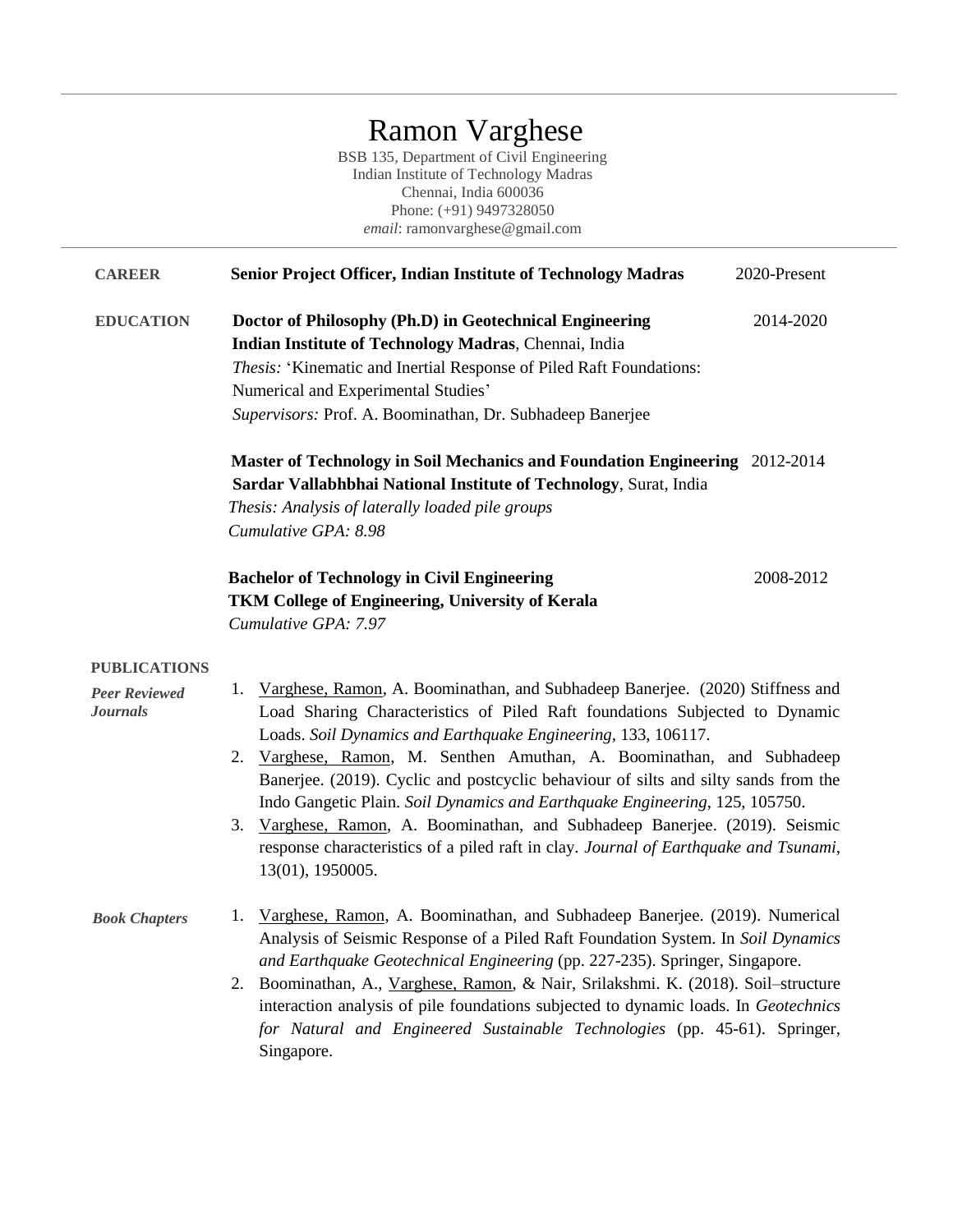| Conference<br><b>Proceedings</b>      | A. Boominathan, A Srinivas, Varghese, Ramon. (2019). "Response of a Critical<br>1.<br>Structure to a Spatially Varying Ground Motion" Proceedings of 7th International<br>Conference on Earthquake Geotechnical Engineering, Rome, Italy, 2019                                                                                                           |  |
|---------------------------------------|----------------------------------------------------------------------------------------------------------------------------------------------------------------------------------------------------------------------------------------------------------------------------------------------------------------------------------------------------------|--|
|                                       | A. Boominathan, Varghese, Ramon. (2019). "A Study on the Effect of Pile Cap on<br>2.<br>the Vertical Impedance of a Single Pile" Proceedings of the 16th Asian Regional                                                                                                                                                                                  |  |
|                                       | Conference on Soil Mechanics and Geotechnical Engineering, Taipei, Taiwan, 2019<br>Varghese, Ramon, A. Boominathan, and Subhadeep Banerjee. (2019). "Pile Induced<br>3.<br>Filtering of Seismic Ground Motion in Homogeneous Soil" Proceedings of 5th<br>International Conference on Modeling & Simulation in Civil Engineering, Kollam,<br>Kerala, 2019 |  |
|                                       | Varghese, Ramon, A. Boominathan, and Subhadeep Banerjee. (2018). "Kinematic<br>4.<br>Resposne Characteristics Of A Piled Raft Foundation" Proceedings of 43 <sup>rd</sup> Annual<br>Conference of the Deep Foundations Institute at Anaheim California, USA during<br>Oct 24-27, 2018                                                                    |  |
|                                       | Varghese, Ramon, A. Boominathan, and Subhadeep Banerjee. (2017). "Substructure<br>5.<br>based Numerical Simulation of Seismic Response of a Piled Raft System"<br>Proceedings of 3 <sup>rd</sup> International Conference on Performance Based Design in<br>Earthquake Geotechnical Engineering (PBD-III), 2017, Vancouver, Paper no. 195.               |  |
|                                       | Varghese, Ramon, Shukla, S.J. Patil, H.S. (2014). "A Study on Group Behaviour in<br>6.<br>Laterally Loaded Pile Groups Using 3D FEM" Proceedings of 5th Young Indian<br>Geotechnical Engineers Conference 2014, Vadodara, India                                                                                                                          |  |
| <b>RESEARCH</b><br><b>INTERESTS</b>   | Soil-pile-structure interaction: Numerical modeling; Physical modeling using 1g<br>shaking table testing; Kinematic soil-pile interaction; Evaluation of pile impedances<br>Finite element analysis: Coupled FEM-BEM methods; Substructuring methods for<br>SSI analysis                                                                                 |  |
|                                       | Cyclic response of silty soils: Strain dependent soil properties; Bender element<br>testing; Post cyclic behavior; Pore pressure modeling                                                                                                                                                                                                                |  |
| <b>COMPUTATIONAL</b><br><b>SKILLS</b> | Programming languages: $C++$ , Matlab<br>Analysis programs: ACS SASSI, SASSI2010, Plaxis 3D, SAP2000, Surfseis<br>Control & Data Acquisition: Catman AP                                                                                                                                                                                                  |  |
| <b>ACADEMIC</b><br><b>AWARDS</b>      | Graduate Scholarship for Doctoral Studies: MHRD, Govt. of India<br>Graduate Scholarship for Master's degree: MHRD, Govt. of India<br>Merit based fee waiver for B.Tech degree: Govt. of Kerala, India                                                                                                                                                    |  |
| <b>ACADEMIC</b><br><b>EXPERIENCE</b>  | <b>Teaching assistant</b> at IIT Madras (Fall semesters of 2016, 2017, & 2018) for <b>Soil</b><br>Dynamics (CE5320), a graduate level course at the Department of Civil Engineering<br>IIT Madras.                                                                                                                                                       |  |
| <b>INDUSTRY</b><br><b>INTERACTION</b> | Student coordinator for the Nuclear Power Corporation of India Ltd. (NPCIL)<br>sponsored project on 'Methodology for Seismic SSI Analysis of Nuclear Structures';                                                                                                                                                                                        |  |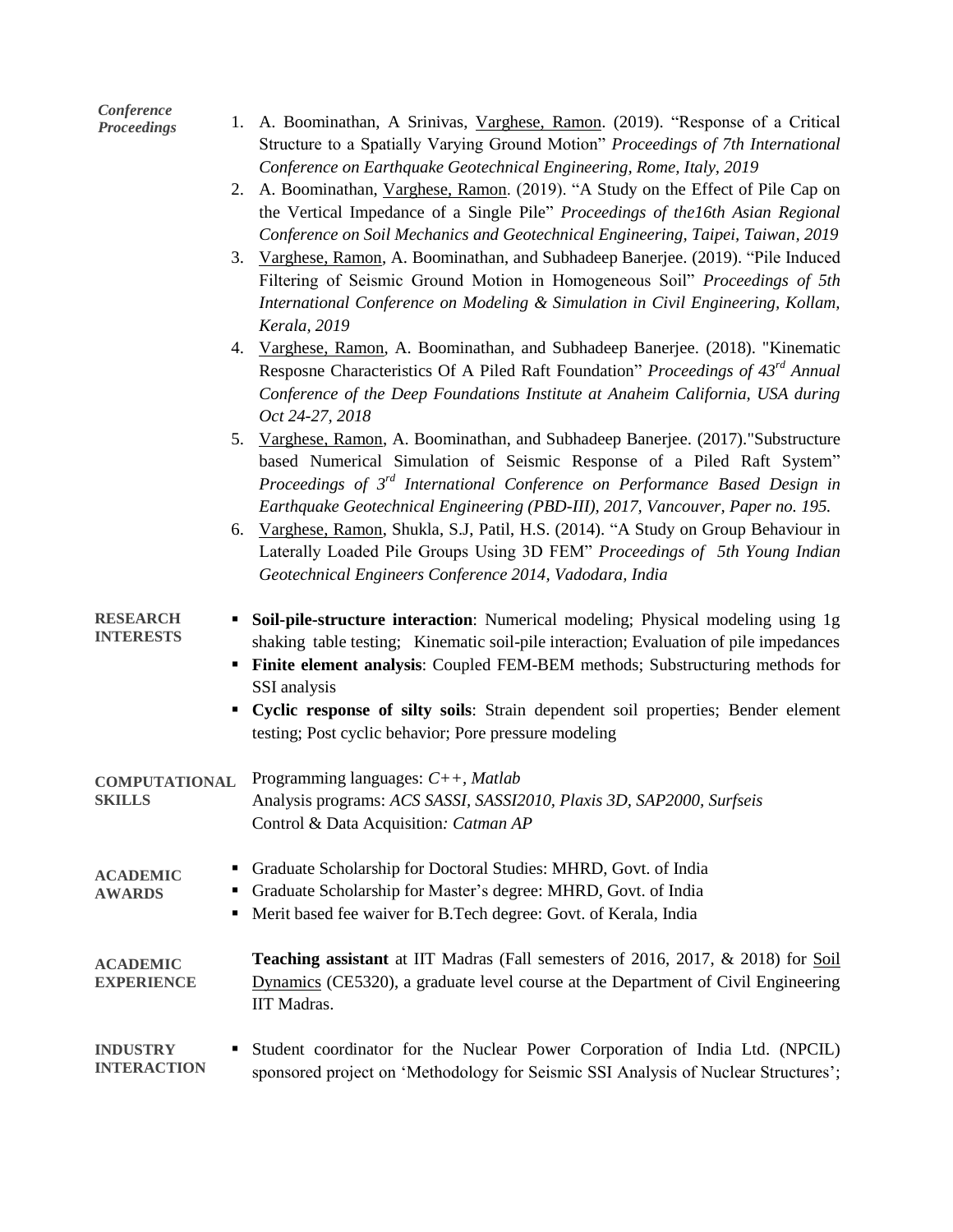Actively participated in the development of methodology for the use of the SASSI analysis methodology for pile supported nuclear structures.

- Assisted in carrying out Cyclic Triaxial, Resonant column and Bender element testing at IIT Madras for the development of strain dependent modulus degradation and damping curves for soils from the NPCIL project site at Gorakhpur, Haryana.
- Assisted in extensive field testing programs on full scale piles for projects where foundations are subjected to dynamic loads from machinery. Field experience includes vertical and lateral dynamic load tests and analysis for Reliance industries (Hazira), Indian Oil Corporation (Bongaigaon), the Wanakbori Thermal Power Station (Wanakbori), and Nirma Power plant (Gujarat).
- Actively involved in MASW surveys as part of Geotechnical investigations for the Tamil Nadu Slum Clearance Board, around Chennai City; Participated in a training course on the MASW technique organized by the SEG at Anaheim, USA during October 2018.
- Assisted in the ground vibration monitoring program during the controlled demolition of buildings at Maradu, Kerala, in January 2020, the first such demolition project executed in India.

#### **International Conferences/Workshops CONFERENCES ATTENDED**

- Attended and presented a paper at the *3rd International Conference on Performancebased Design in Earthquake Geotechnical Engineering (PBD-III)*, held at Vancouver during July 16-19, 2017
- Attended and presented a paper at the *43rd Annual Conference of the Deep Foundations Institute*, held at Anaheim U.S.A during 24-27 Oct, 2018
- Attended a training workshop on the MASW testing as part of *88th Annual Conference of the Society of Exploration Geophysicists*, held at Anaheim, U.S.A during 12-13 Oct, 2018
- Attended and presented a paper at the *7th International Conference on Earthquake Geotechnical Engineering* (VII ICEGE) in Roma, Italy, 17-20 June 2019

# **National Conferences/Workshops**

- Attended *Indian Geotechnical Conference* in December 2017 held at IIT Guwahati
- Attended the *Sixth International Geotechnical Symposium on Disaster Mitigation in Special Geoenvironmental Conditions* held at IIT Madras during January 21-23, 2015
- Attended *Annual Conference of the Deep Foundations Institute of India*, 2015
- Attended and presented a paper at the *Indian Geotechnical Conference* (IGC-2016), held during 15-17 December, 2016
- Presented a paper at the *5th International Conference on Modeling & Simulation in Civil Engineering*, held at Kollam, Kerala, during December 11-13, 2019

Life Member, **Indian Geotechncial Society** (LM4573) Member, **ISSMGE** (2018-2022) **SOCIETY MEMBERSHIPS**